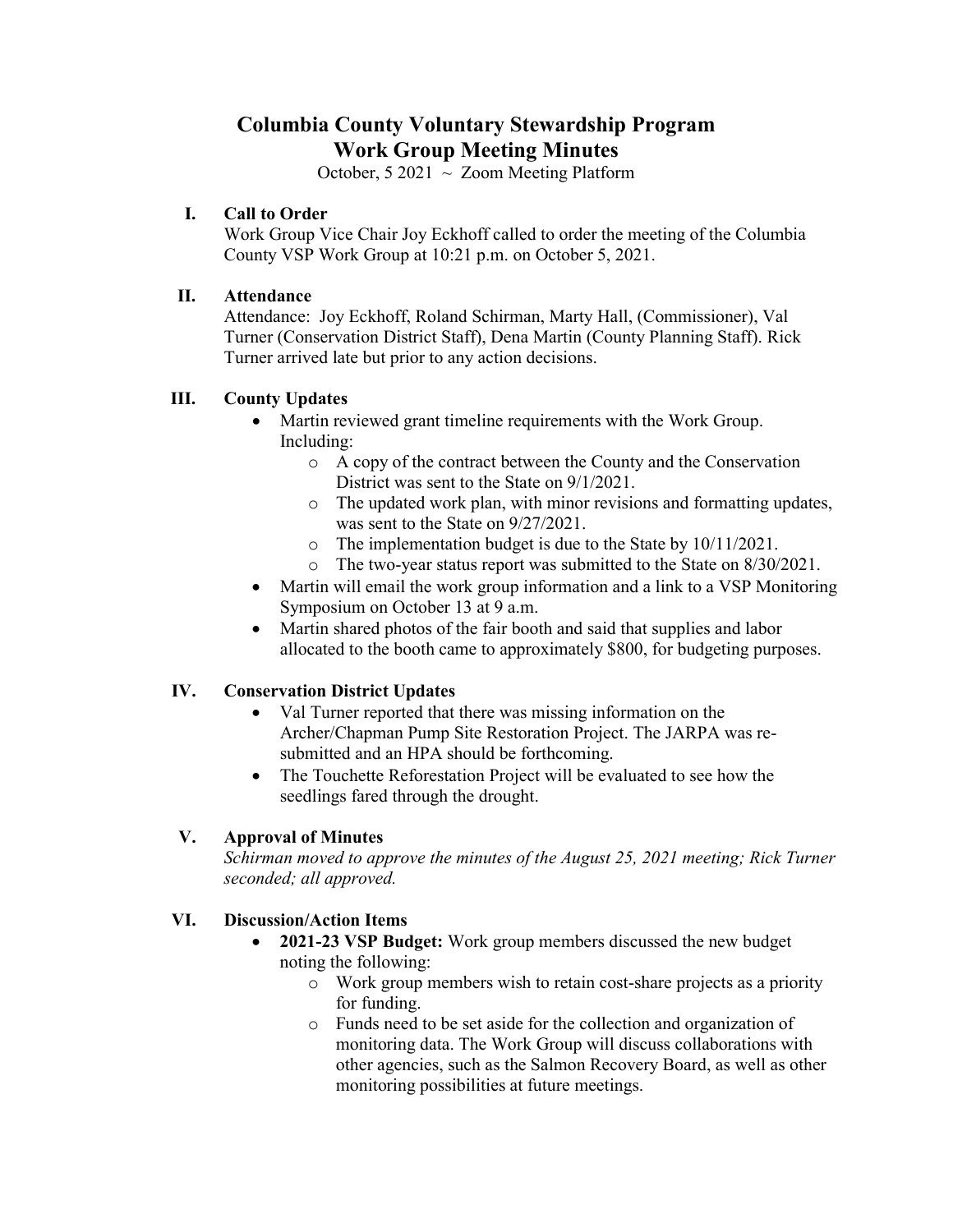- o The Work Group will brainstorm education and outreach methods at upcoming meetings. This is anticipated to consist more of outreach efforts with possible tours and/or online promotion/education. This is not expected to require an increased outreach budget.
- o *Rick Turner moved to approve submission of the 2021-23 Columbia County VSP Budget to the State Conservation Commission by task as detailed below and attached. Martin shall have authority to allocate funds between sub-task items. Schirman seconded. All approved.* 
	- *Education/Outreach \$4,000*
	- *Technical Assistance, Cost-Share \$170,000*
	- *Monitoring, Reporting, Adaptive Mgt. \$51,000*
	- *Work Group Coordination \$10,000*
- **Discussion of Work Group Guidelines:** Tabled for a future meeting.

## **VII. Comments, concerns, items not listed on the agenda**  None.

#### **VIII. Next Meeting**

Martin will send out a Doodle Poll to set a meeting for mid-November. Group members agreed that it will be beneficial to meet monthly from November through February, then return to quarterly meetings.

### **IX. Adjournment**

*The meeting was adjourned at 11:22 a.m.*